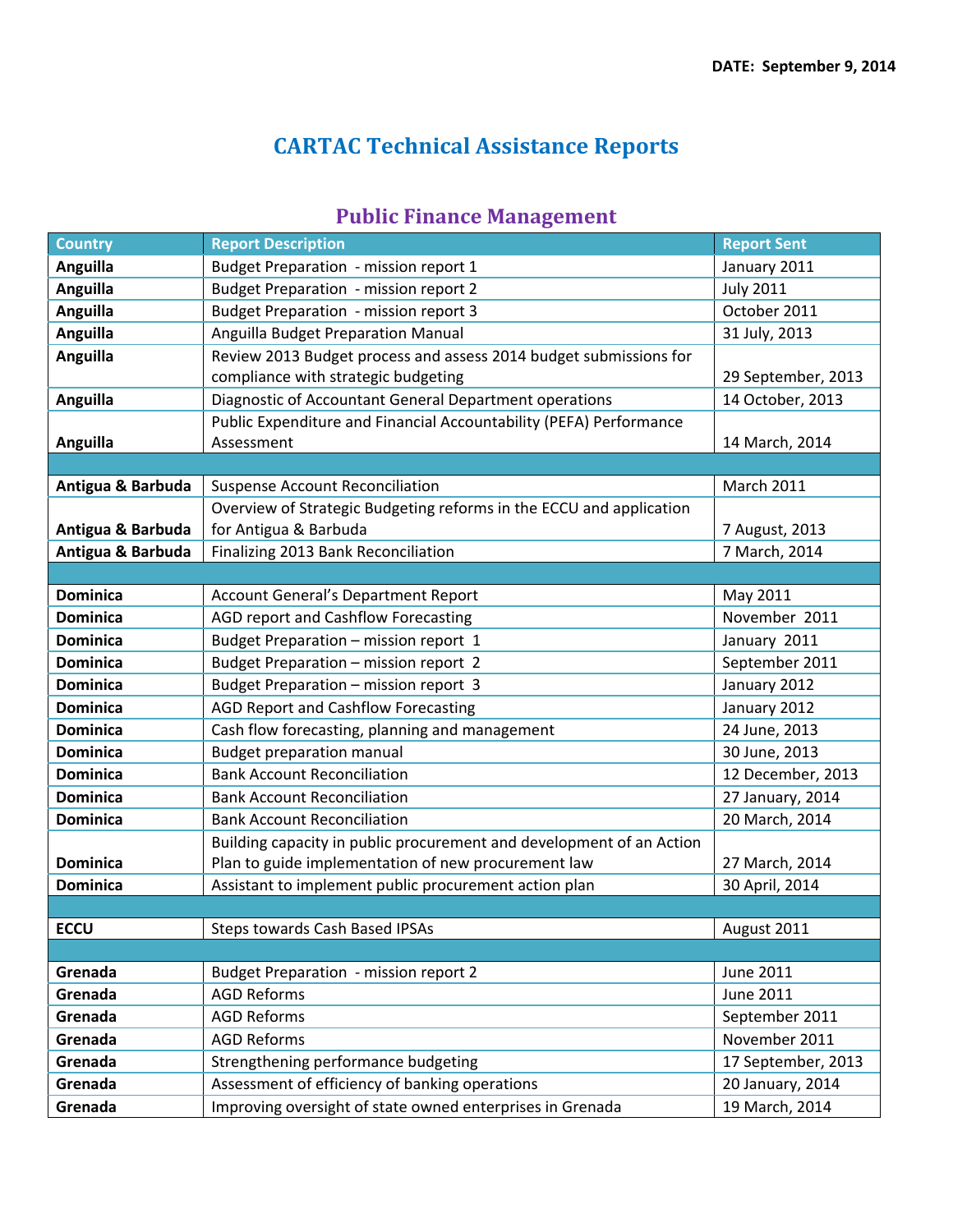|                             | Review of financial performance of SOEs and analysis of restructuring |                   |
|-----------------------------|-----------------------------------------------------------------------|-------------------|
| Grenada                     | options                                                               | 27 May, 2014      |
|                             |                                                                       |                   |
| <b>Montserrat</b>           | <b>Budget Preparation Report</b>                                      | August 2011       |
| <b>Montserrat</b>           | CoAs                                                                  | September 2011    |
| <b>Montserrat</b>           | <b>Budget Preparation Report - 2</b>                                  | October 2011      |
| <b>Montserrat</b>           | <b>Budget Preparation Report -3</b>                                   | January 2012      |
| <b>Montserrat</b>           | <b>Budget preparation Manual</b>                                      | 30 June, 2013     |
| <b>Montserrat</b>           | Consolidate strategic budget reporting                                | 8 November, 2013  |
|                             |                                                                       |                   |
| <b>St Kitts &amp; Nevis</b> | <b>Budget Preparation Report (Nevis)</b>                              | <b>July 2011</b>  |
|                             | Assess budget process and outline budget preparation reform program   |                   |
| <b>St Kitts &amp; Nevis</b> | for Nevis                                                             | 11 November, 2013 |
|                             |                                                                       |                   |
| <b>St Lucia</b>             | <b>Budget Preparation Report</b>                                      | May 2011          |
| <b>St Lucia</b>             | <b>AGD Reform</b>                                                     | <b>July 2011</b>  |
| <b>St Lucia</b>             | <b>AGD Reform</b>                                                     | September 2011    |
| <b>St Lucia</b>             | <b>AGD Reform</b>                                                     | October 2011      |
|                             | Strengthening budget planning and preparation with the 2014/15        |                   |
| <b>St Lucia</b>             | budget - mission I                                                    | 29 June, 2013     |
| <b>St Lucia</b>             | Improving the accountability and performance of parastatals           | 8 November, 2013  |
|                             | Strengthening budget planning and preparation with the 2014/15        |                   |
| <b>St Lucia</b>             | budget - mission II                                                   | 18 November, 2013 |
| <b>St Lucia</b>             | Diagnostic of PFM legislation                                         | 8 January, 2014   |
|                             | Strengthening budget planning and preparation with the 2014/15        |                   |
| <b>St Lucia</b>             | budget - mission III                                                  | 22 January, 2014  |
|                             | Strengthening budget planning and preparation with the 2014/15        |                   |
| <b>St Lucia</b>             | budget - mission IV                                                   | 3 March, 2014     |
|                             |                                                                       |                   |
| St Vincent & the            | EC TA Programme - final report to PFM Reform Committee                | <b>March 2011</b> |
| <b>Grenadines</b>           |                                                                       |                   |
| St Vincent & the            |                                                                       |                   |
| <b>Grenadines</b>           | Review chart of accounts and map chart to GFS and CoFoG               | 2 September, 2013 |
| St Vincent & the            |                                                                       |                   |
| <b>Grenadines</b>           | <b>Budget Diagnostic Mission</b>                                      | 17 February, 2014 |

## **Tax and Customs Administration**

| <b>Country</b>    | <b>Report Description</b>                                                                  | <b>Report Sent</b> |
|-------------------|--------------------------------------------------------------------------------------------|--------------------|
| Anguilla          | Supporting Anguilla's Preparation for VAT Implementation (Train-the-<br>Trainers Workshop) | 6 February, 2013   |
| Anguilla          | <b>Supporting Collections Operations</b>                                                   | 23 June, 2013      |
|                   |                                                                                            |                    |
| Antigua & Barbuda | Enhancing Revenue Administration Legislation                                               | 12 July, 2012      |
| Antigua & Barbuda | Taxpayer Services - Public Information Assistance                                          | 12 July, 2012      |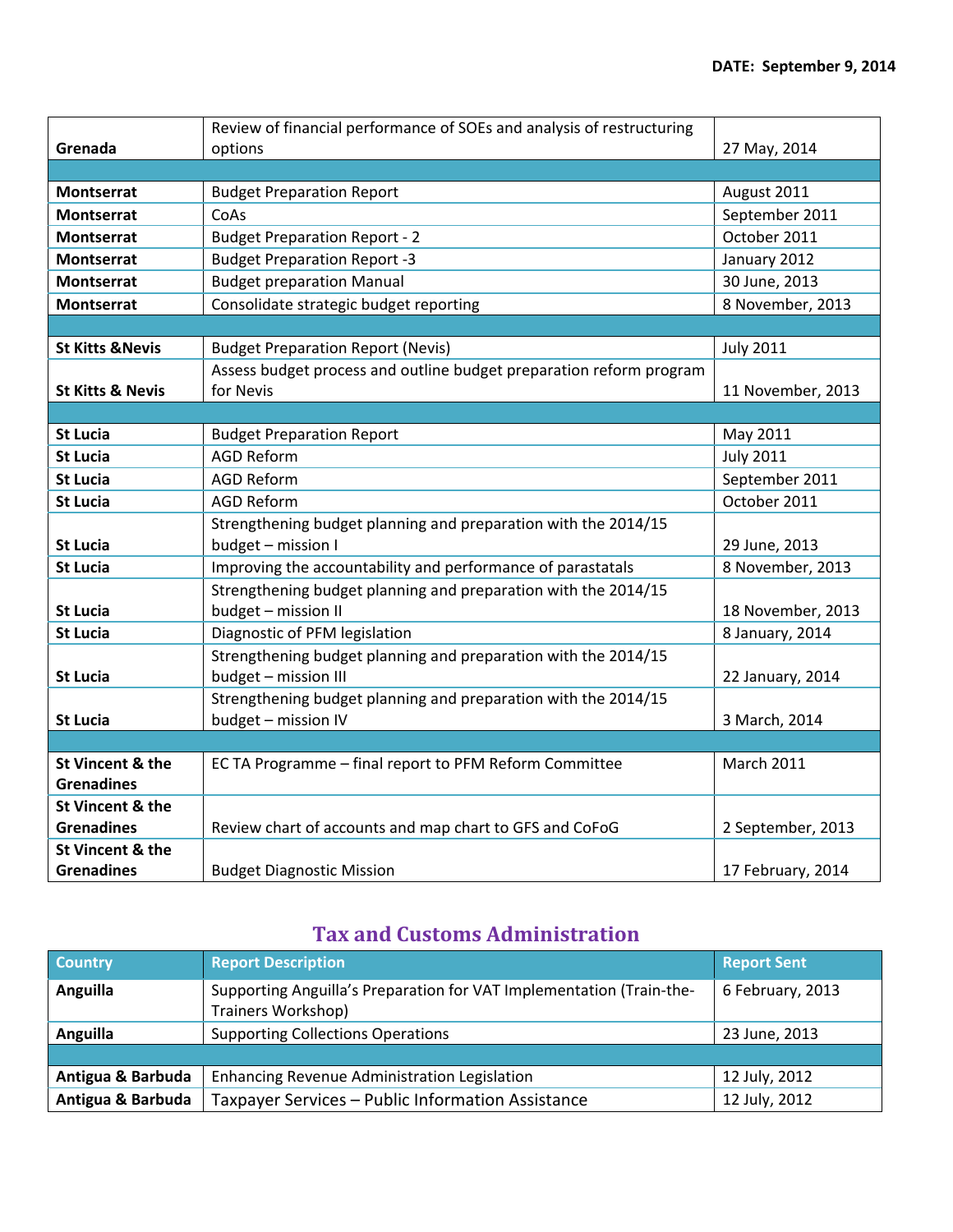| <b>Country</b>    | <b>Report Description</b>                                                                                                            | <b>Report Sent</b> |
|-------------------|--------------------------------------------------------------------------------------------------------------------------------------|--------------------|
| Antigua & Barbuda | <b>ABST Audit Program</b>                                                                                                            | 3 July, 2012       |
| Antigua & Barbuda | Personal Income Tax and Corporate Income Tax Reform Audit Program                                                                    | 3 July, 2012       |
| Antigua & Barbuda | Strengthening Customs Administration of Concessions, Exemptions<br>and Incentives                                                    | 4 July, 2012       |
| Antigua & Barbuda | <b>Strengthening Customs Administration</b>                                                                                          | 25 June, 2012      |
| Antigua & Barbuda | IRD Strengthening Revenue Administration PAYE Programme                                                                              | 23 August, 2012    |
| Antigua & Barbuda | IRD Taxpayer Services - Public Information Assistance                                                                                |                    |
| Antigua & Barbuda | Personal Income Tax and Corporate Income Tax Reform Audit                                                                            | 23 August, 2012    |
|                   | Programme                                                                                                                            |                    |
| Antigua & Barbuda | <b>Enhance Audit Capacity Telecoms Sector</b>                                                                                        | 22 October, 2012   |
| Antigua & Barbuda | Personal Income Tax and Corporate Income Tax Reform Audit<br>Program                                                                 | 21 November, 2012  |
| Antigua & Barbuda | Strengthening the Customs Administration - Control and<br>Monitoring of Petroleum Products                                           | 15 November, 2012  |
| Antigua & Barbuda | Strengthening the Customs Administration                                                                                             | 15 January, 2013   |
| Antigua & Barbuda | Strengthening the Customs Administration - Control and<br>Monitoring of Petroleum Products                                           | 17 January, 2013   |
| Antigua & Barbuda | <b>Collection Enforcement Reform Program</b>                                                                                         | 19 December, 2012  |
| Antigua & Barbuda | Strengthening the Customs Administration                                                                                             | 19 December, 2012  |
| Antigua & Barbuda | <b>ABST Program</b>                                                                                                                  | 6 February, 2013   |
| Antigua & Barbuda | <b>Enhance Audit Capacity Telecoms Sector</b>                                                                                        | 6 February, 2013   |
| Antigua & Barbuda | Personal Income Tax and Corporate Income Tax Reform Audit<br>Program                                                                 | 6 February, 2013   |
| Antigua & Barbuda | Strengthening the Customs Administration - General Design<br>Document                                                                | 6 February, 2013   |
| Antigua & Barbuda | Strengthening the Customs Administration - Prototype Simulation                                                                      | 13 February, 2013  |
| Antigua & Barbuda | Strengthening the Customs Administration                                                                                             | 14 February, 2013  |
| Antigua & Barbuda | Building Personal Income Tax (PIT) and Corporate Income Tax (CIT)<br>Audit Capacity and Supporting the Revenue Administration Reform | 14 March, 2013     |
| Antigua & Barbuda | Strengthening the Customs Administration - Organizational<br><b>Workload Assessment</b>                                              | 14 March, 2013     |
| Antigua & Barbuda | Strengthening the Customs Administration - Valuation Training                                                                        | 10 April, 2013     |
| Antigua & Barbuda | Building Audit Capacity and Supporting the Revenue Administration<br>Reform Program                                                  | 11 April, 2013     |
| Antigua & Barbuda | <b>Enhance Audit Capacity Telecoms Sector</b>                                                                                        | 23 April, 2013     |
| Antigua & Barbuda | Building Personal Income Tax (PIT) and Corporate Income Tax (CIT)                                                                    | 23 April, 2013     |
|                   | Audit Capacity and Supporting the Revenue Administration Reform                                                                      |                    |
| Antigua & Barbuda | Building Audit Capacity and Supporting the Revenue Administration<br>Reform Program                                                  | 23 April, 2013     |
| Antigua & Barbuda | Strengthening the Customs Administration - Oil Stocks Information<br>and Management System - Installation, Testing and Training      | 14 May, 2013       |
| Antigua & Barbuda | <b>Tax Concessions Study</b>                                                                                                         | 23 May, 2013       |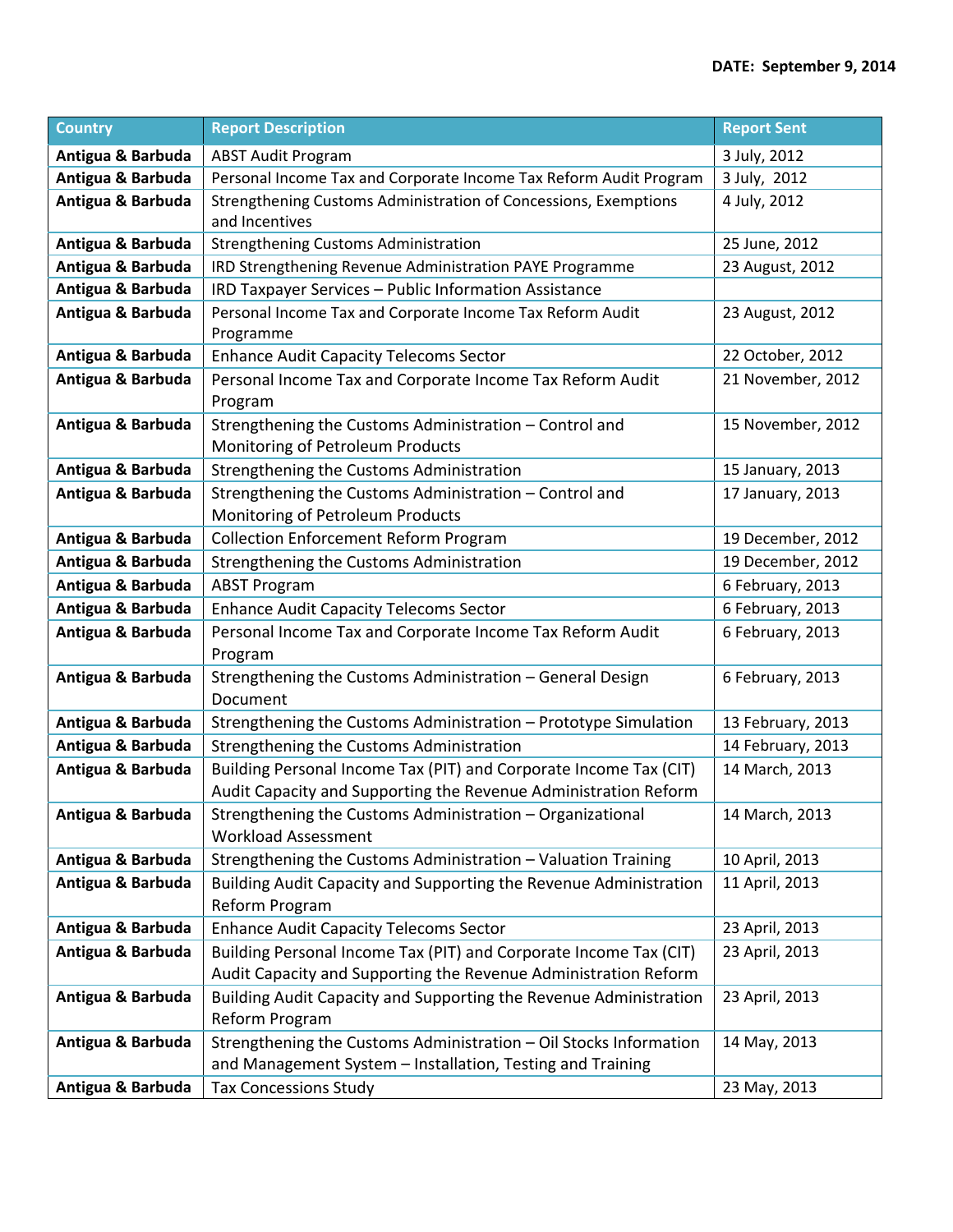| <b>Country</b>    | <b>Report Description</b>                                                                         | <b>Report Sent</b> |
|-------------------|---------------------------------------------------------------------------------------------------|--------------------|
| Antigua & Barbuda | Building Personal Income Tax (PIT) and Corporate Income Tax (CIT)                                 | 23 June, 2013      |
|                   | Audit Capacity and Supporting the Revenue Administration Reform                                   |                    |
| Antigua & Barbuda | Revenue Administration Reform Program                                                             | 10 October, 2013   |
| Antigua & Barbuda | Strengthening the Bonded Warehouse and Risk Management<br>Programs in the Customs Administration  | 17 December, 2013  |
| Antigua & Barbuda | Strengthening The Customs - Post Clearance Audit (PCA)                                            | 9 January, 2014    |
|                   |                                                                                                   |                    |
| <b>Dominica</b>   | Electronic Auditing Income Tax and VAT Auditors Dominica                                          | August 2012        |
| <b>Dominica</b>   | Strengthening Enforcement (Post Clearance Audit)                                                  | 24 September, 2012 |
| <b>Dominica</b>   | Strengthening Enforcement (Post Clearance Audit)                                                  | 2 November, 2012   |
| <b>Dominica</b>   | Building Audit Capacity and Supporting the Establishment of the<br>Large and Medium Taxpayer Unit | 11 February, 2013  |
| <b>Dominica</b>   | Building Audit Capacity and Supporting the Establishment of the<br>Large and Medium Taxpayer Unit | 18 February, 2013  |
| <b>Dominica</b>   | Building Audit Capacity and Supporting the Establishment of the<br>Large and Medium Taxpayer Unit | 27 February, 2013  |
| <b>Dominica</b>   | Building Audit Capacity and Supporting the Establishment of the<br>Large and Medium Taxpayer Unit | 23 April, 2013     |
| <b>Dominica</b>   | Building Audit Capacity and Supporting the Establishment of the<br>Large and Medium Taxpayer Unit | 23 June, 2013      |
| <b>Dominica</b>   | Building Audit Capacity and Supporting the Establishment of the<br>Large and Medium Taxpayer Unit | 4 September, 2013  |
| <b>Dominica</b>   | Supporting Revenue Administration Risk Management Program                                         | 15 October, 2013   |
| <b>Dominica</b>   | Building Audit Capacity and Supporting the Establishment of the<br>Large and Medium Taxpayer Unit | 14 November, 2013  |
| <b>Dominica</b>   | Building Capacity in the Audit PAYE Area                                                          | 26 November, 2013  |
| <b>Dominica</b>   | Building Audit Capacity and Supporting the Establishment of the<br>Large and Medium Taxpayer Unit | 9 January, 2014    |
| <b>Dominica</b>   | <b>Collection Enforcement Procedures</b>                                                          | 9 January, 2014    |
| <b>Dominica</b>   | Strengthening Customs - Post Clearance Audit                                                      | 7 April, 2014      |
|                   |                                                                                                   |                    |
| Grenada           | First Steps Toward a Tax Expenditure Budget: Estimating Revenue<br>Foregone                       | 21 June, 2012      |
| Grenada           | Strengthening Customs Enforcement and Compliance and Risk<br>Management Program                   | 21 June, 2012      |
| Grenada           | Strengthening Customs Enforcement and Compliance<br>And Risk Management Program                   | 13 December, 2012  |
| Grenada           | <b>Taxpayer Audit</b>                                                                             | 19 December, 2012  |
| Grenada           | Strengthening Revenue Administration Reforms and Audit Operations                                 | 11 February, 2013  |
| Grenada           | <b>Building Audit Capacity</b>                                                                    | 26 March, 2013     |
| Grenada           | <b>Building Audit Capacity</b>                                                                    | 23 June, 2013      |
| Grenada           | <b>Electronic Auditing Training</b>                                                               | 23 June, 2013      |
| Grenada           | Strengthening Customs Enforcement, Compliance and Risk                                            | 27 August, 2013    |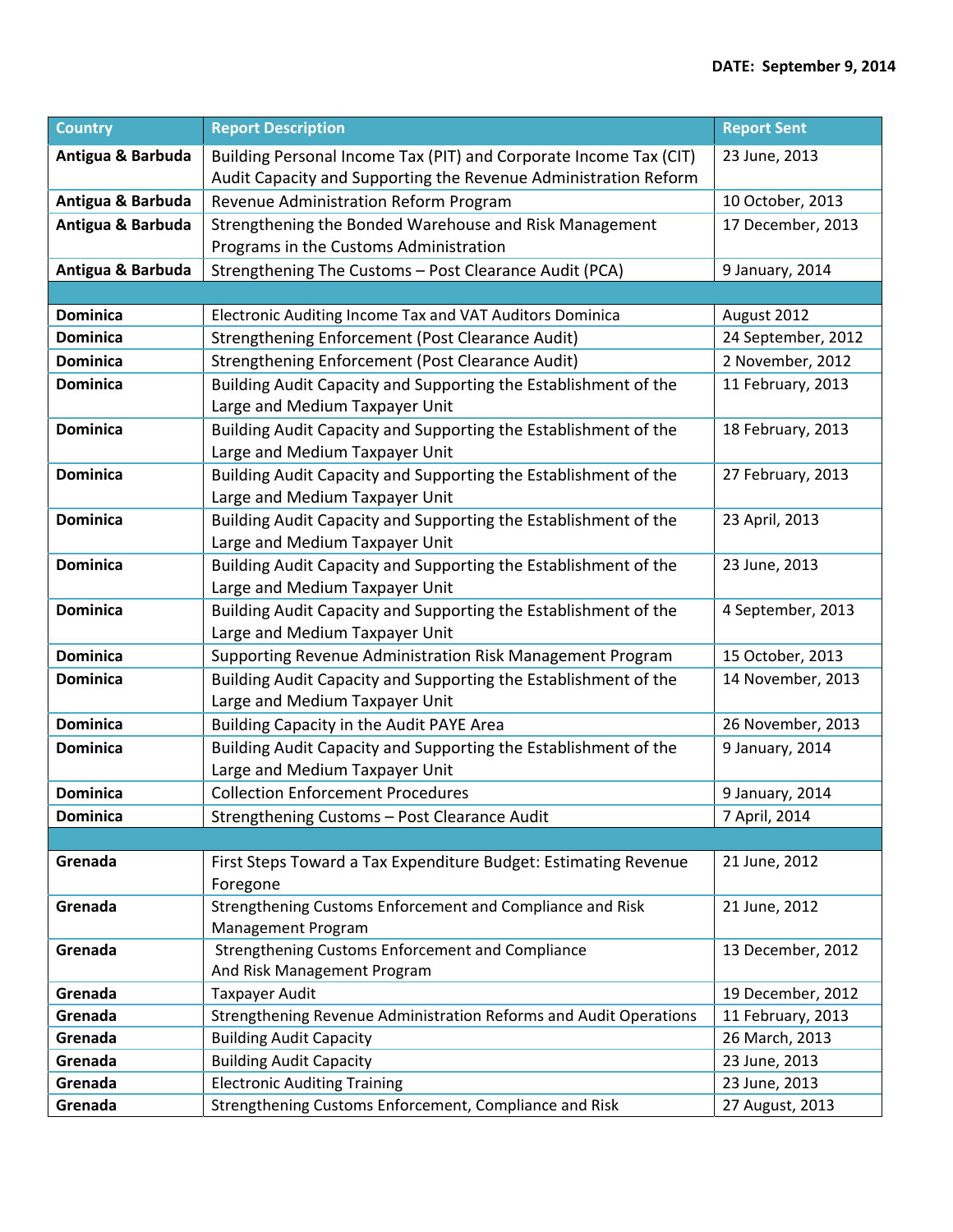| <b>Country</b>               | <b>Report Description</b>                                                                                     | <b>Report Sent</b> |
|------------------------------|---------------------------------------------------------------------------------------------------------------|--------------------|
|                              | Management Programs - Review of Bonded Warehouses and Duty-<br>Free Shops                                     |                    |
|                              |                                                                                                               |                    |
| <b>St. Kitts &amp; Nevis</b> | Building Capacity in Audit to Improve VAT Taxpayer Compliance                                                 | 18 June, 2012      |
| <b>St. Kitts &amp; Nevis</b> | Enhancing Audit Selection & National Audit Planning Volume II                                                 | 12 July, 2012      |
| <b>St. Kitts &amp; Nevis</b> | Strengthening the Tax Administration Audit Program                                                            | 3 October, 2012    |
| <b>St. Kitts &amp; Nevis</b> | Building Capacity in Audit to Improve VAT Taxpayer Compliance                                                 | 7 September, 2012  |
| <b>St. Kitts &amp; Nevis</b> | <b>Electronic Auditing Training</b>                                                                           | 23 May, 2013       |
| <b>St. Kitts &amp; Nevis</b> | Strengthening the Customs Administration - Valuation Training                                                 | 7 May, 2013        |
| <b>St. Kitts &amp; Nevis</b> | Reorganization of IRD and Establishment of the Large and Medium<br><b>Taxpayer Section</b>                    | 12 December, 2013  |
| <b>St. Kitts &amp; Nevis</b> | Reorganization of IRD and Establishment of the Large and Medium<br><b>Taxpayer Section</b>                    | 13 February, 2014  |
| <b>St. Kitts &amp; Nevis</b> | Strengthening Customs Administration in Valuation                                                             | 12 March, 2014     |
| <b>St. Kitts &amp; Nevis</b> | Reorganization of IRD and Establishment of the Large and Medium<br><b>Taxpayer Section</b>                    | 7 April, 2014      |
| <b>St. Kitts &amp; Nevis</b> | Strengthening Customs Administration - Developing a Corporate<br><b>Strategic Business Plan</b>               | 30 April, 2014     |
| St. Kitts & Nevis            | Strengthening Customs Administration - Supporting Risk Management                                             | 5 May, 2014        |
|                              |                                                                                                               |                    |
| St. Lucia                    | Supporting Customs Preparations for VAT Implementation                                                        | 10 July, 2012      |
| St. Lucia                    | Strengthening Customs Enforcement and Risk Management                                                         | 18 July, 2012      |
| St. Lucia                    | Supporting Customs Preparations for VAT Implementation                                                        | 24 September, 2012 |
| St. Lucia                    | Supporting Customs Preparations for VAT Implementation - Review of<br>Bonded Warehouses and Duty Free Shops   | 03 October, 2012   |
| St. Lucia                    | Supporting the Audit of Insurance Companies                                                                   | 16 November, 2012  |
| St. Lucia                    | Supporting the Development and Implementation of the VAT Advisory<br>Program                                  | 16 November, 2012  |
| St. Lucia                    | Supporting Customs preparations for VAT Implementation                                                        | 13 December, 2012  |
| St. Lucia                    | Supporting Preparations for VAT Implementation                                                                | 19 December, 2012  |
| St. Lucia                    | Supporting the Establishment of a VAT Collections and Enforcement<br>Function                                 | 11 February, 2013  |
| St. Lucia                    | Supporting the Audit of Insurance Companies                                                                   | 11 February, 2013  |
| St. Lucia                    | <b>Basic VAT Assurance</b>                                                                                    | 10 April, 2013     |
| St. Lucia                    | <b>Electronic Auditing Training</b>                                                                           | 23 May, 2013       |
| St. Lucia                    | Strengthening Audit Capacity - Supporting the Audit of Insurance<br>Companies                                 | 27 August, 2013    |
| <b>St Lucia</b>              | Collection Enforcement Training and Support for the Establishment of<br>a Collection and Enforcement Function | 10 October, 2013   |
| <b>St Lucia</b>              | Supporting the VAT Audit Program                                                                              | 15 October, 2013   |
| <b>St Lucia</b>              | Strengthening Customs Administration in Valuation                                                             | 14 November, 2013  |
| <b>St Lucia</b>              | Building Capacity in the VAT Audit Department                                                                 | 27 November, 2013  |
| <b>St Lucia</b>              | Building Capacity in the VAT Audit Department                                                                 | 27 March, 2014     |